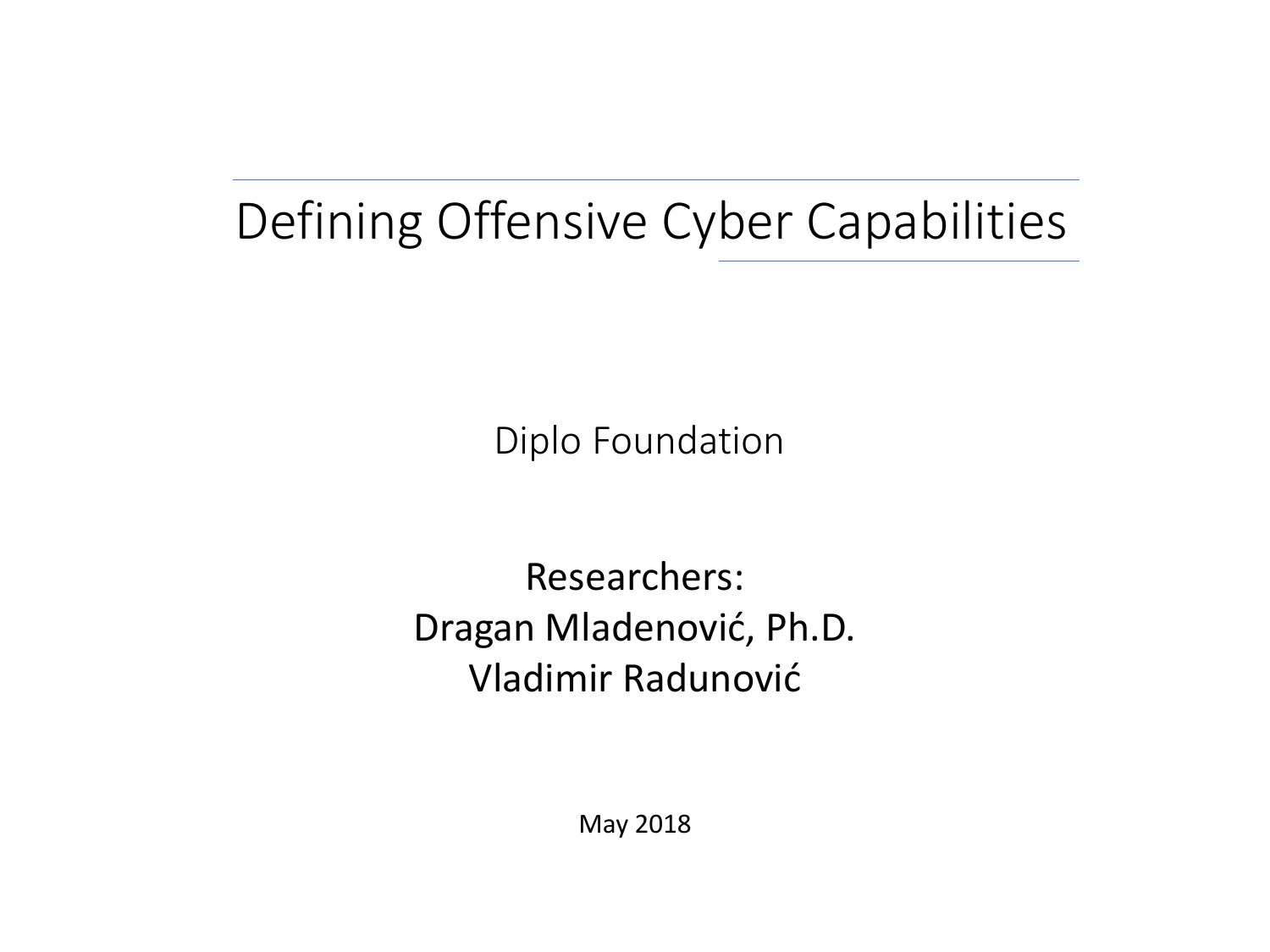### Social Environment

Conventional armed conflict of two belligerent sides (Kende, 1971)

Cold war, internal and proxy wars (van Creveld, 1991, 2001, 2006)

Net-centric, Hybrid, Unrestricted conflicts (Warden, 1995; Cebrowski & Garstka, 1998; Virilio, 1986, 2000; Liang and Xiangsui 1999; Gerasimov, 2013) (with cyber capabilities as an ideal tool)



The traditional division of the period of armed conflict and peace is no longer applied in the practice of conflict, but it is applied in the practice of International Law .

"The saddest aspect of life right now is that science gathers knowledge faster than society gathers wisdom." (Isaac Asimov, 1988).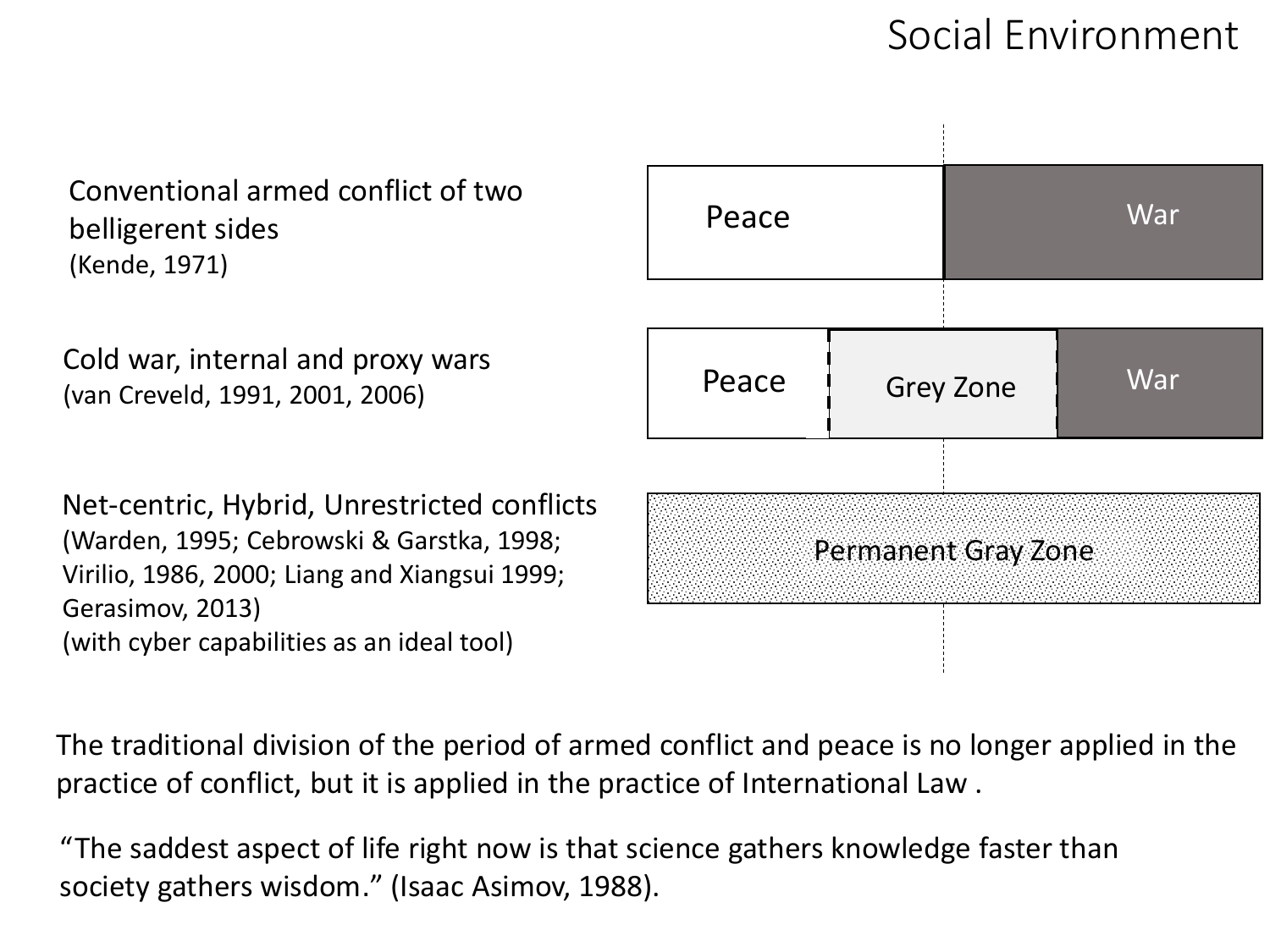# Research Methodology and Professional Environment

Multidisciplinarity To assess social, political, military, security, technology, and international law context

Interdisciplinarity To determine unique understanding of the subject of research from different angles of observation

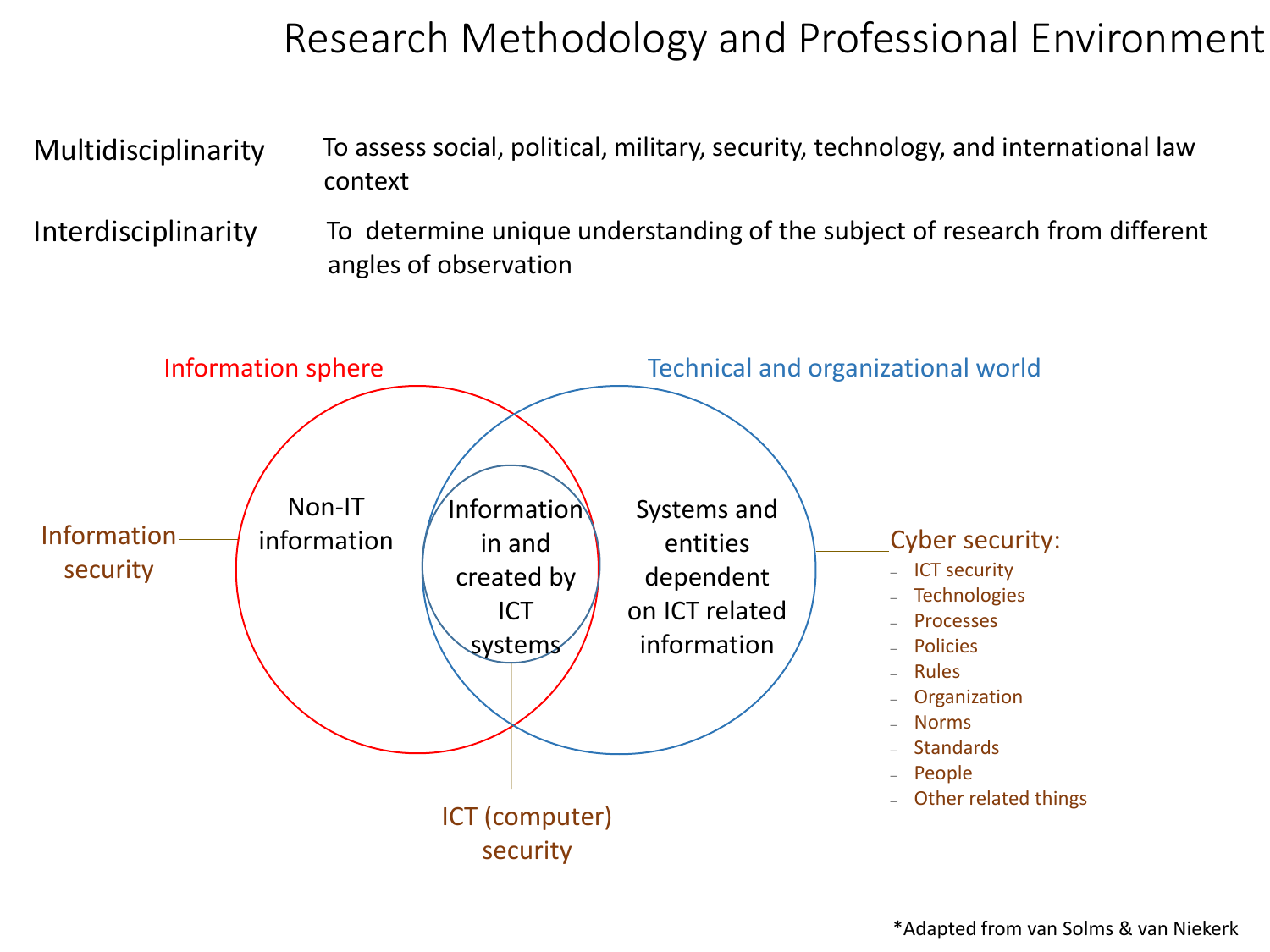# Offensive Cyber Capabilities

| <b>Actors</b>                                                     | (Military, Security-Intelligence, Law<br>Enforcement)                           |           | Non-states<br>(Business, legal and illegal organizations and<br>groups, Individuals) |                          |                                              |                                                      |                                            |          |  |  |
|-------------------------------------------------------------------|---------------------------------------------------------------------------------|-----------|--------------------------------------------------------------------------------------|--------------------------|----------------------------------------------|------------------------------------------------------|--------------------------------------------|----------|--|--|
| <b>Operations</b><br>domain                                       | <b>National</b>                                                                 |           |                                                                                      |                          | International                                |                                                      |                                            |          |  |  |
| <b>Objectives</b>                                                 | In the<br>jurisdiction of<br>the states                                         |           |                                                                                      | Overlapping jurisdiction | and coercion)                                | (coincidence of interest; coordination; cooperation, | Out of<br>jurisdiction of<br><b>States</b> |          |  |  |
| <b>Effects</b>                                                    | <b>Power Projection</b><br>(denial, degradation, disruption, or<br>destruction) |           |                                                                                      |                          | Manipulation/Influence                       |                                                      |                                            |          |  |  |
| <b>Military</b><br>operations                                     | <b>Offensive</b>                                                                | Defensive |                                                                                      |                          | Supporting                                   |                                                      |                                            |          |  |  |
| Method/<br><b>Technique</b>                                       | By use of cyber weapons                                                         |           |                                                                                      |                          | By conducting specific activities/techniques |                                                      |                                            |          |  |  |
|                                                                   | Source of Law                                                                   |           | Regulated                                                                            |                          | Unregulated                                  |                                                      |                                            |          |  |  |
| <b>International</b><br>legal character<br>in relation to sources | In relation to State<br>acceptance                                              |           | Accepted                                                                             |                          | Not accepted                                 |                                                      |                                            |          |  |  |
| of law                                                            | In relation to                                                                  |           | Legally                                                                              |                          | <b>Gray Zone</b>                             |                                                      |                                            | Illegaly |  |  |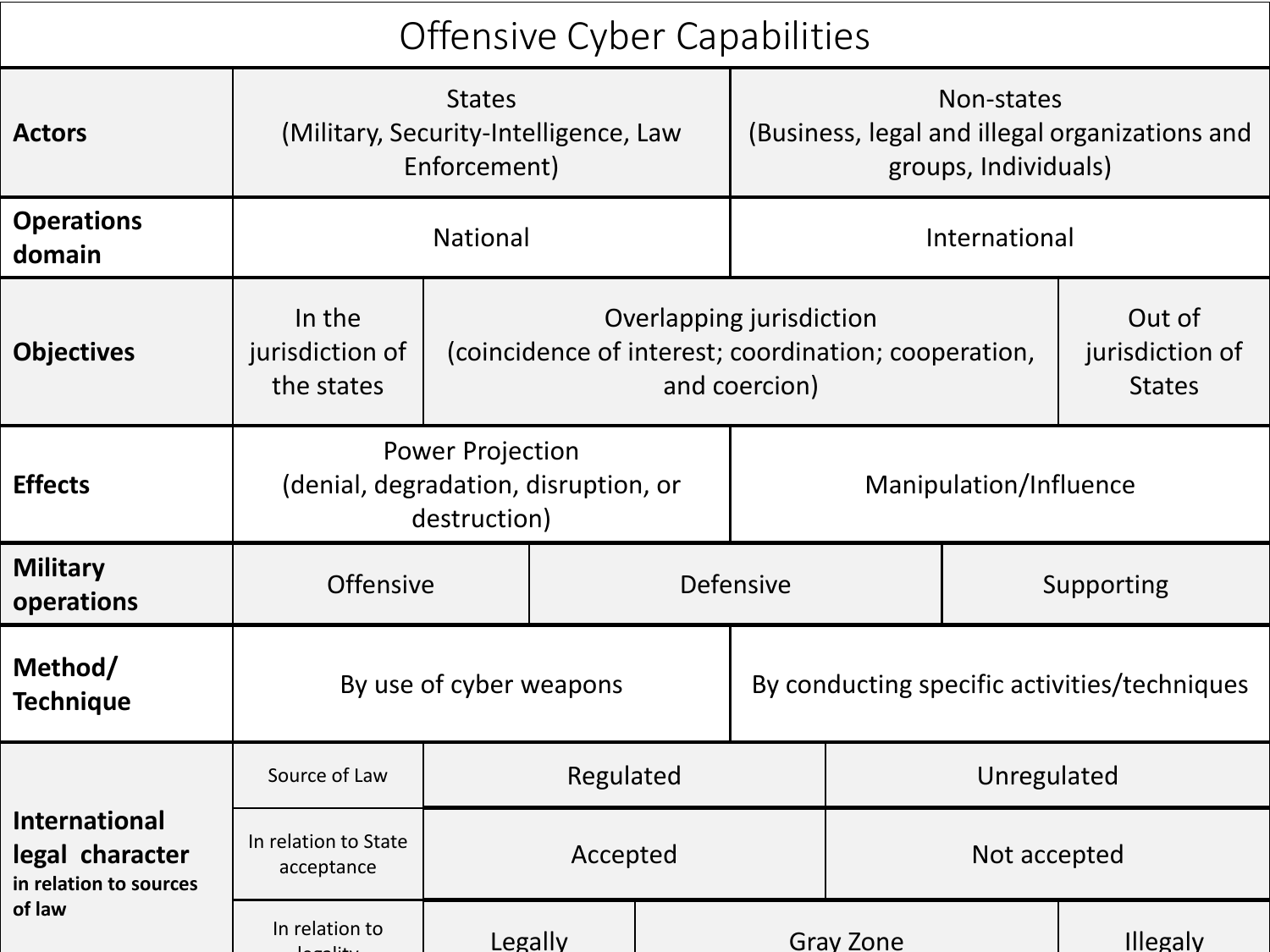# State Use of Offensive Cyber Capabilities

|                             |                            |                                  | (State<br>entities)<br>authorization            | <b>Armed forces</b>            |                                  |                                                                                  |                                                           |                                            |                  |        |  |             |
|-----------------------------|----------------------------|----------------------------------|-------------------------------------------------|--------------------------------|----------------------------------|----------------------------------------------------------------------------------|-----------------------------------------------------------|--------------------------------------------|------------------|--------|--|-------------|
|                             |                            |                                  |                                                 | Security-Intelligence agencies |                                  |                                                                                  |                                                           |                                            |                  |        |  |             |
| $\mathsf{S}$<br>$\cup$<br>B |                            |                                  | by the<br>constitution                          | Law enforcement                |                                  |                                                                                  |                                                           |                                            |                  |        |  |             |
|                             |                            | Non-<br><b>State</b><br>entities | Authorization<br>by Law                         |                                | Private business                 |                                                                                  | Military-industrial complex                               |                                            |                  |        |  | e<br>g<br>a |
|                             | <b>State</b>               |                                  |                                                 |                                |                                  |                                                                                  | Providers of "raw products",<br><b>Tools and Services</b> |                                            |                  |        |  |             |
| J<br>E<br>$\mathsf C$       | Depts.<br>and<br>Agencies- |                                  |                                                 |                                | Other<br>non-<br>govt.<br>groups | Organized<br>by the<br>govt.<br>In mutual<br>collaborati<br>on with the<br>govt. |                                                           | Proxies                                    | L<br>e<br>g<br>a |        |  |             |
| T                           |                            |                                  | Other<br>"special"<br>forms of<br>collaboration |                                |                                  |                                                                                  |                                                           | <b>Executors</b>                           |                  |        |  |             |
| S                           |                            |                                  |                                                 |                                |                                  |                                                                                  |                                                           | Volunteers<br>Territorial-<br>civil forces |                  |        |  |             |
|                             |                            |                                  |                                                 |                                |                                  |                                                                                  |                                                           | Hacking<br>Groups                          |                  |        |  | e<br>g      |
|                             |                            |                                  |                                                 |                                |                                  |                                                                                  |                                                           | Criminal<br>Organizations                  |                  | e<br>g |  | a           |
|                             |                            |                                  |                                                 |                                |                                  |                                                                                  |                                                           | Terorist<br>Organizations                  |                  | a      |  |             |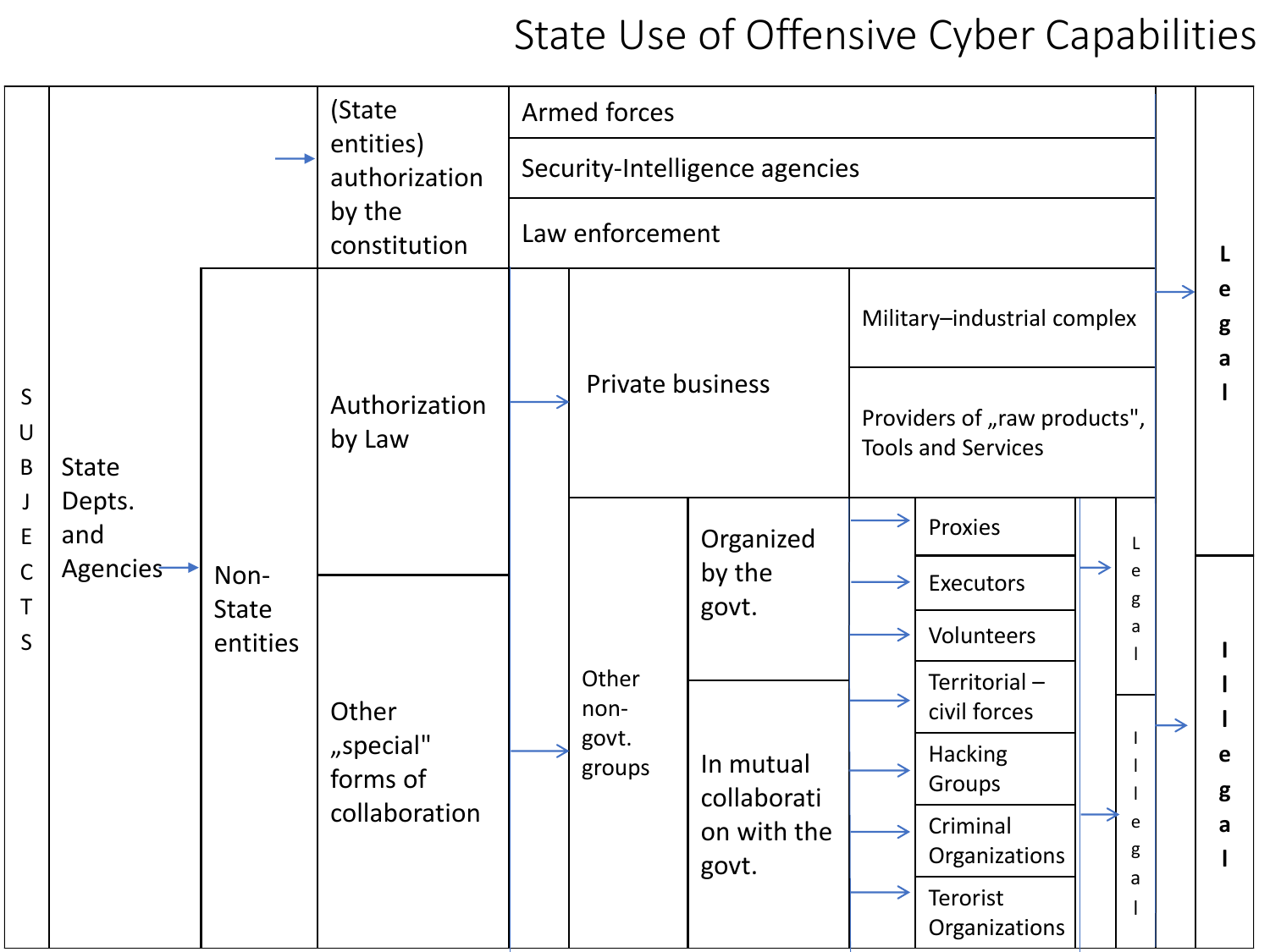

The effects of cyber action can occur on all layers of cyber space, in the physical and information environment, but the first (direct) consequences always occur on the logical layer of cyber space. They are not necessarily final. Due to the networking of objects and entities in cyberspace, the primary effects quickly induce the subsequent ones.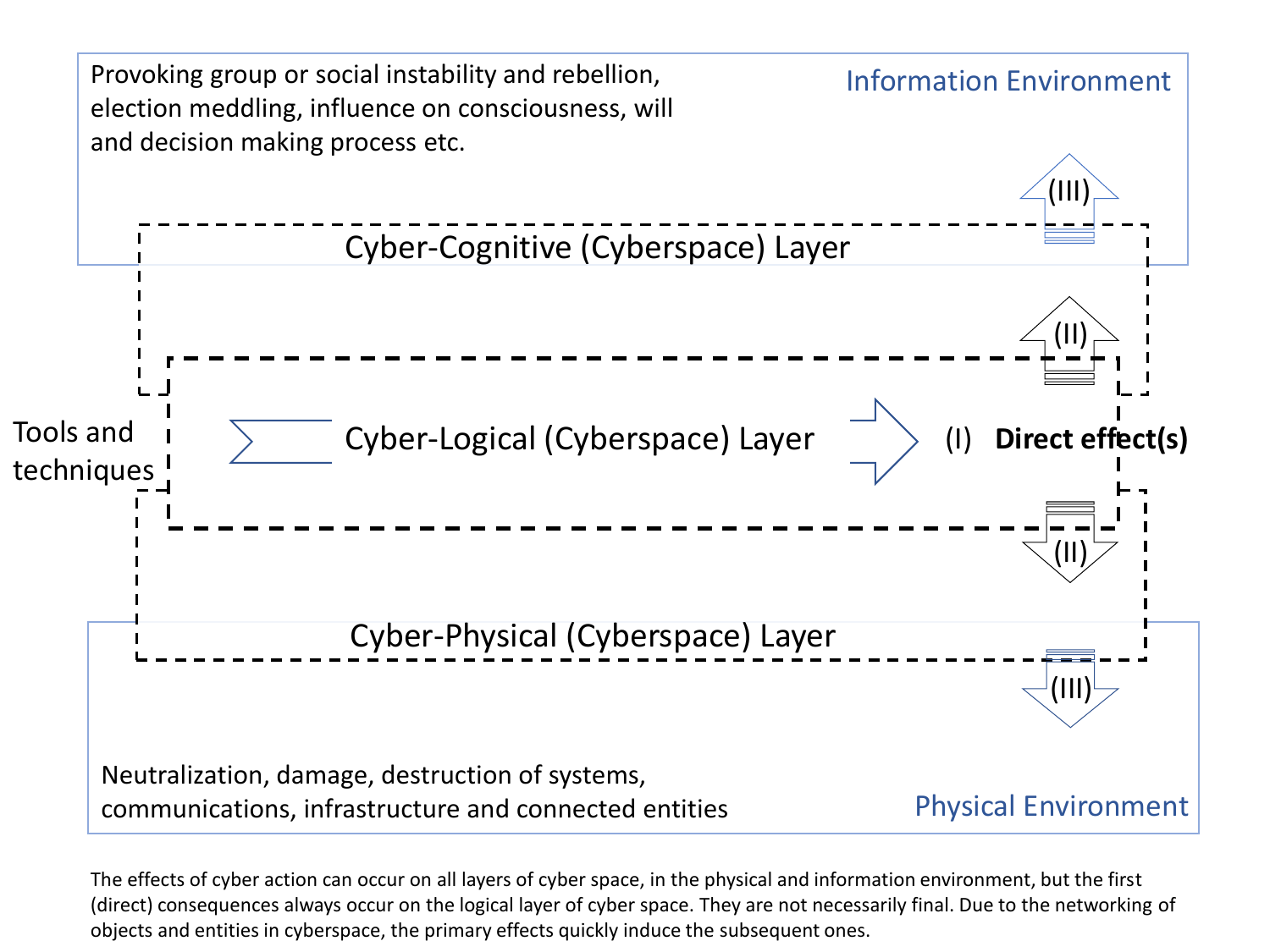DragonflEye (GMO living being-machine-cyborg drone) with flight speed of 25 or 30 mph and solar power. Created by the Charles Stark Draper Laboratory and Howard Hughes Medical Center (Massachusetts, Virginia, U.S.) as a continuation of the Nano Hummingbird project backed by the Defense Advanced Research Projects Agency (DARPA).

> What constitutes a cyber attack and the influence in relative future cases?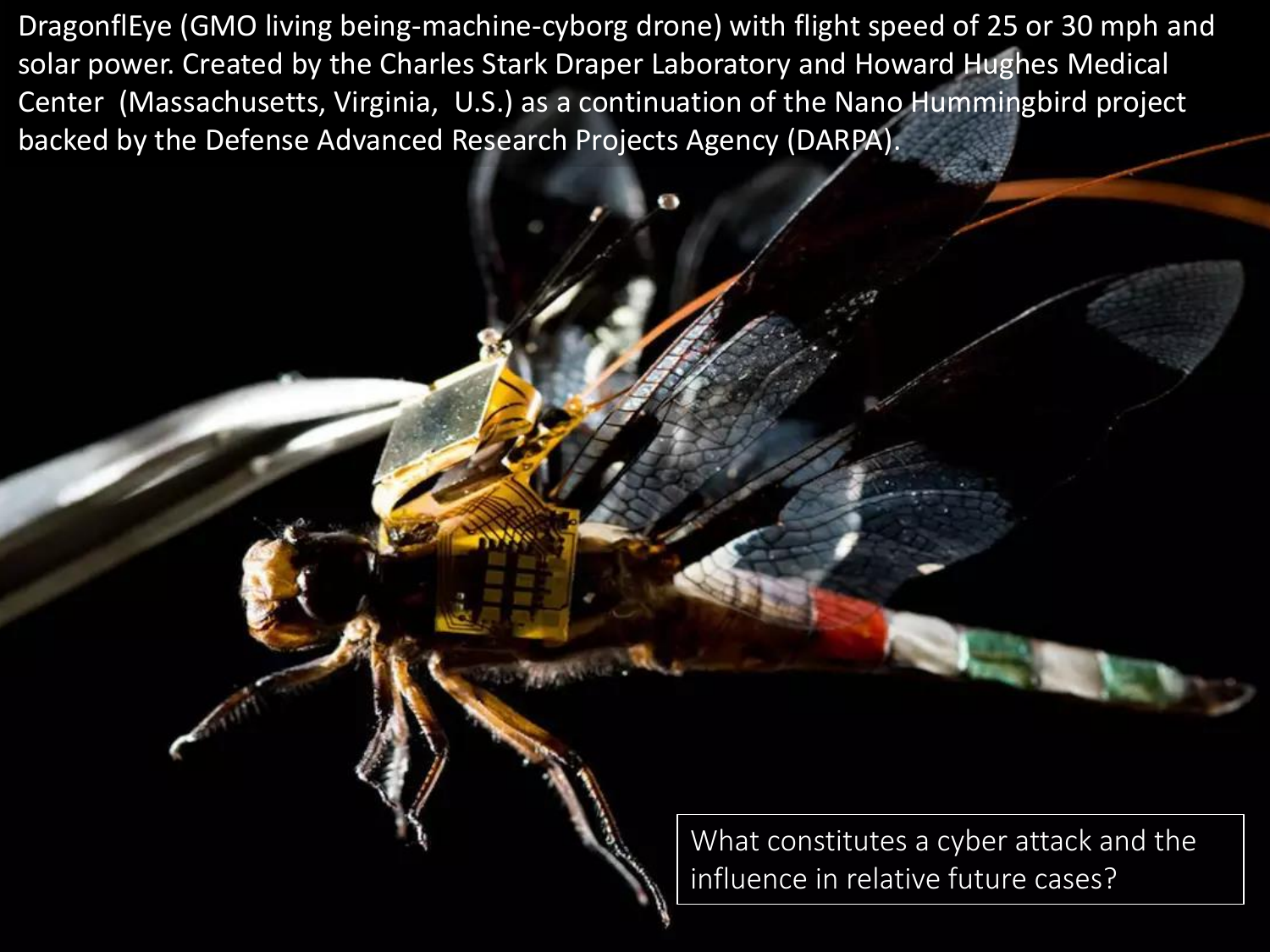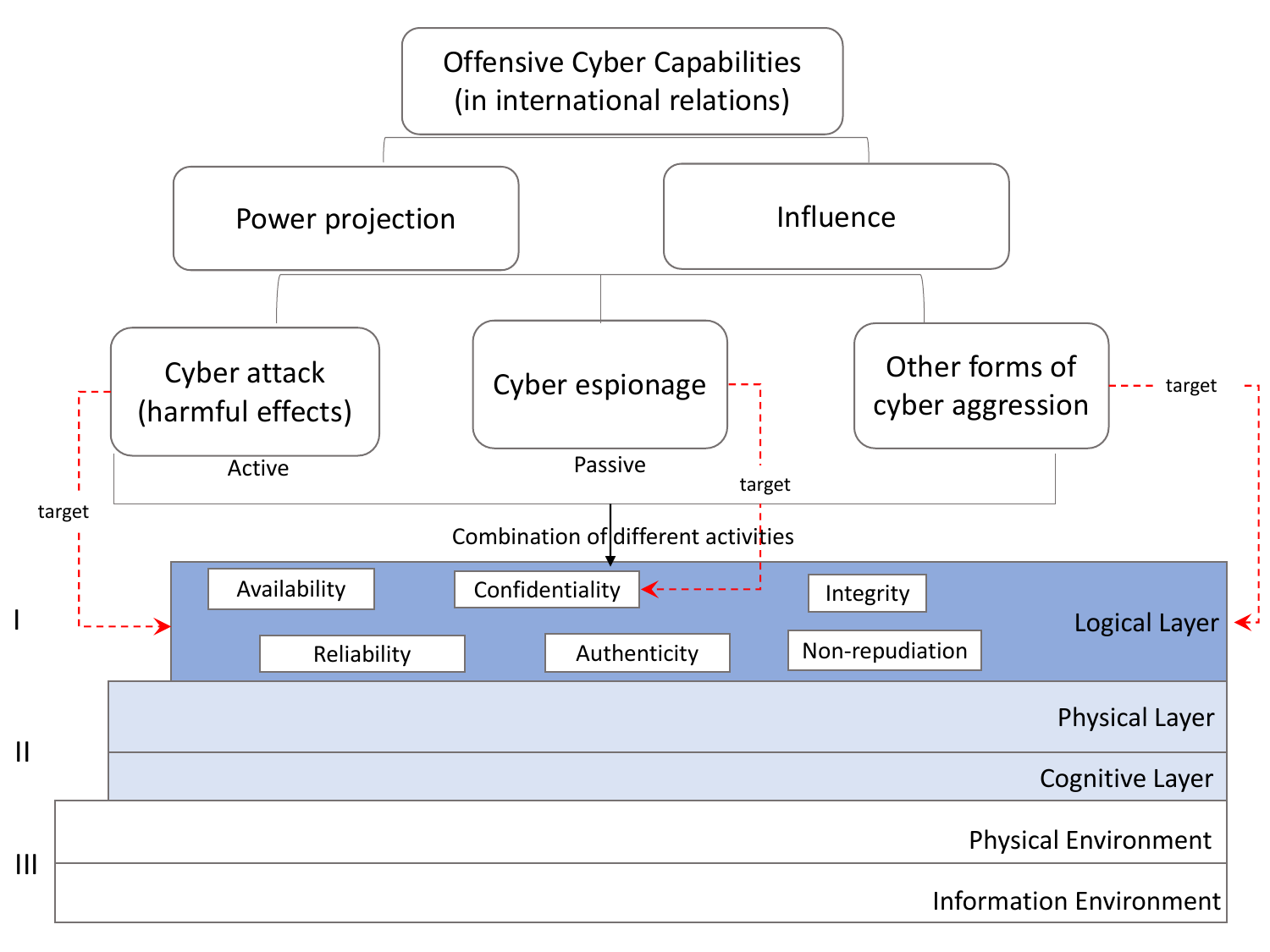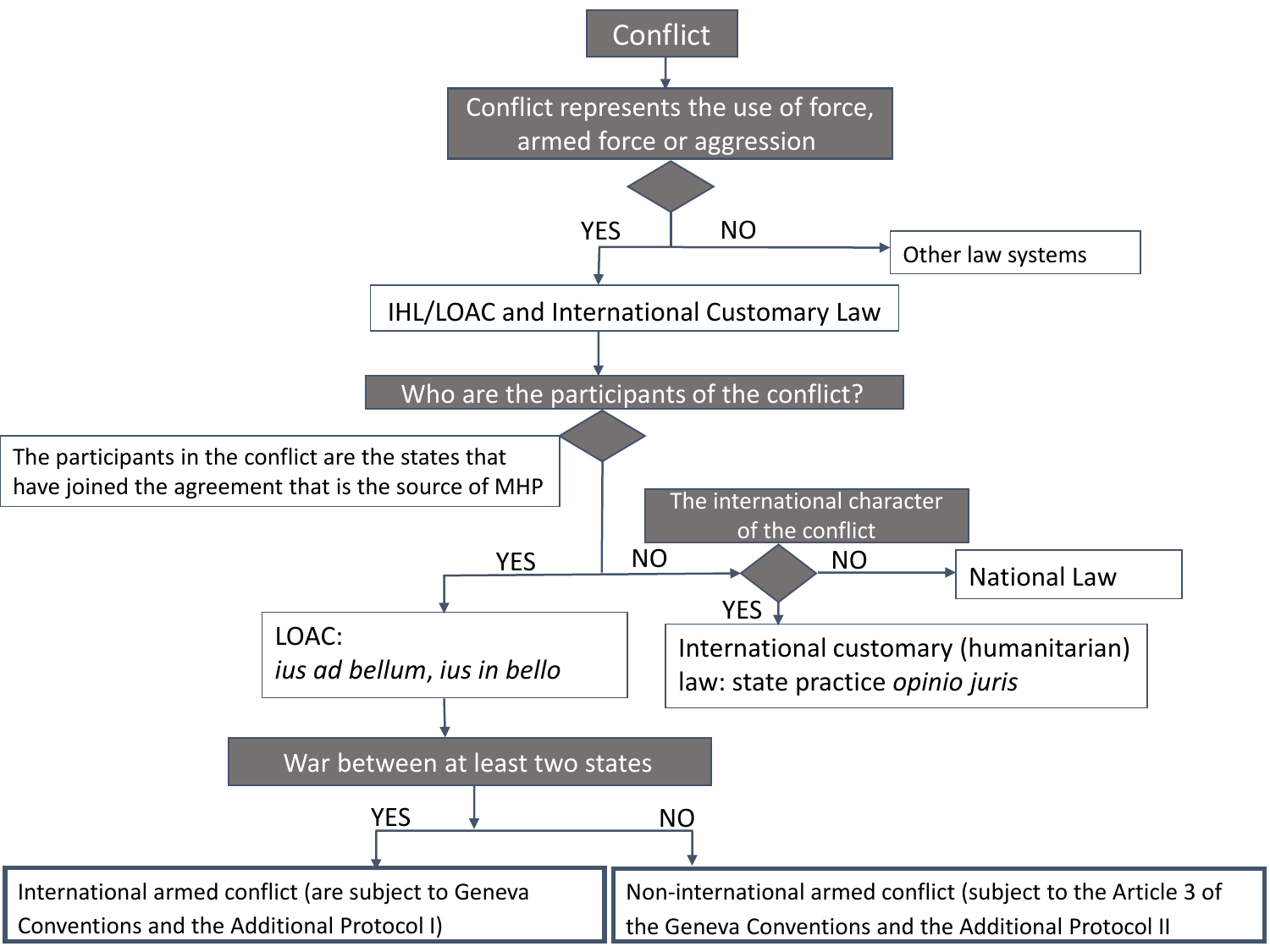Technology Demands



State cyber defense capabilities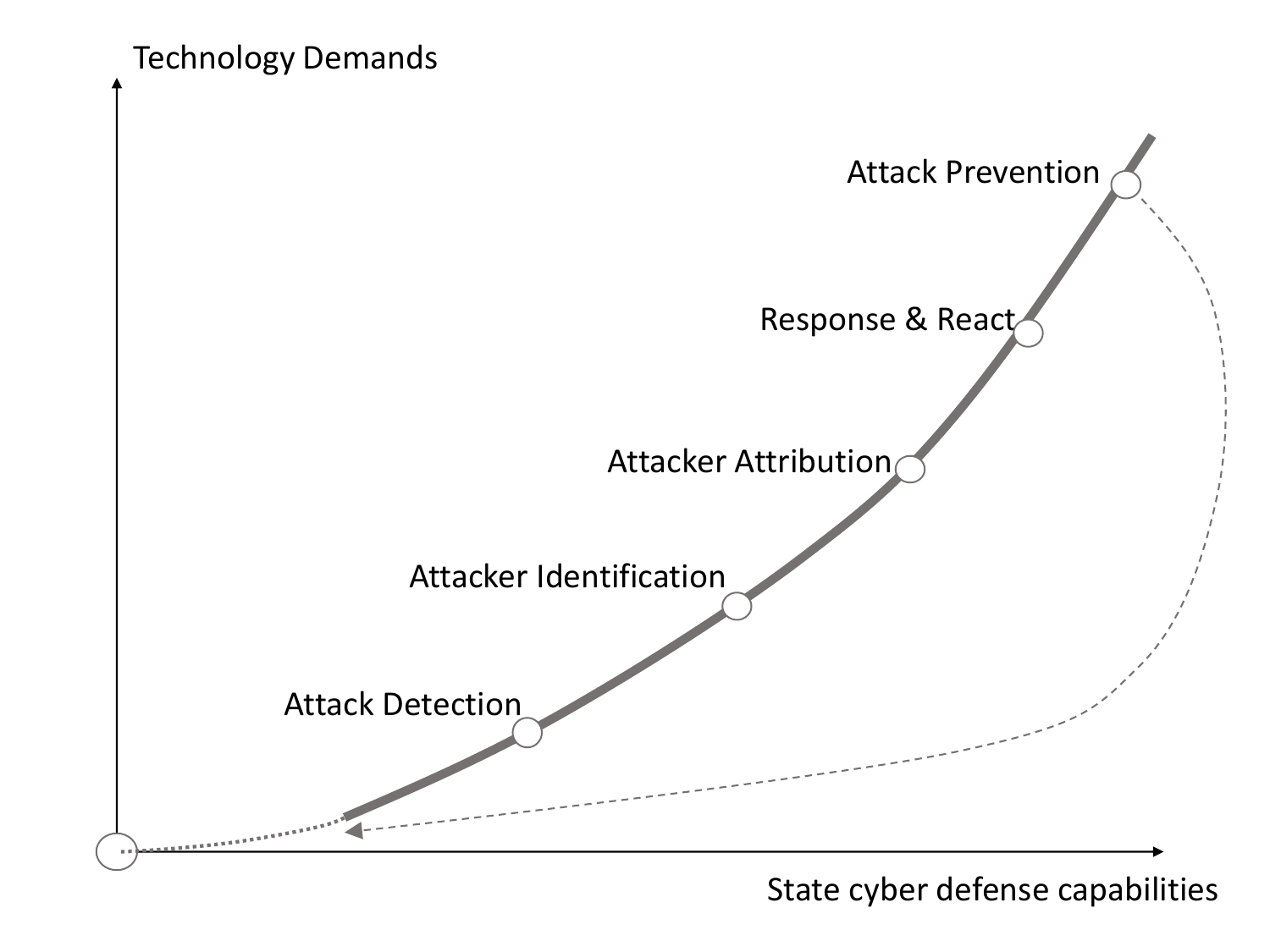# Definitions



*Cyber weapon*: system, such as software and hardware tool, strategically developed to deliver power projection in, through, and from cyberspace (Note: An ideal system is an absent system which performs the required function).

*Cyber aggression*: an attempt at or a process by a state in, through, or from cyberspace of causing harm to sovereignty, territorial integrity or political independence of another state, or in any other manner inconsistent with the objectives and provisions of the UN Charter.

*Cyber conflict*: an international conflict involving use of offensive cyber capabilities in cyberspace, with harmful consequences that manifest in, through, or from cyberspace.